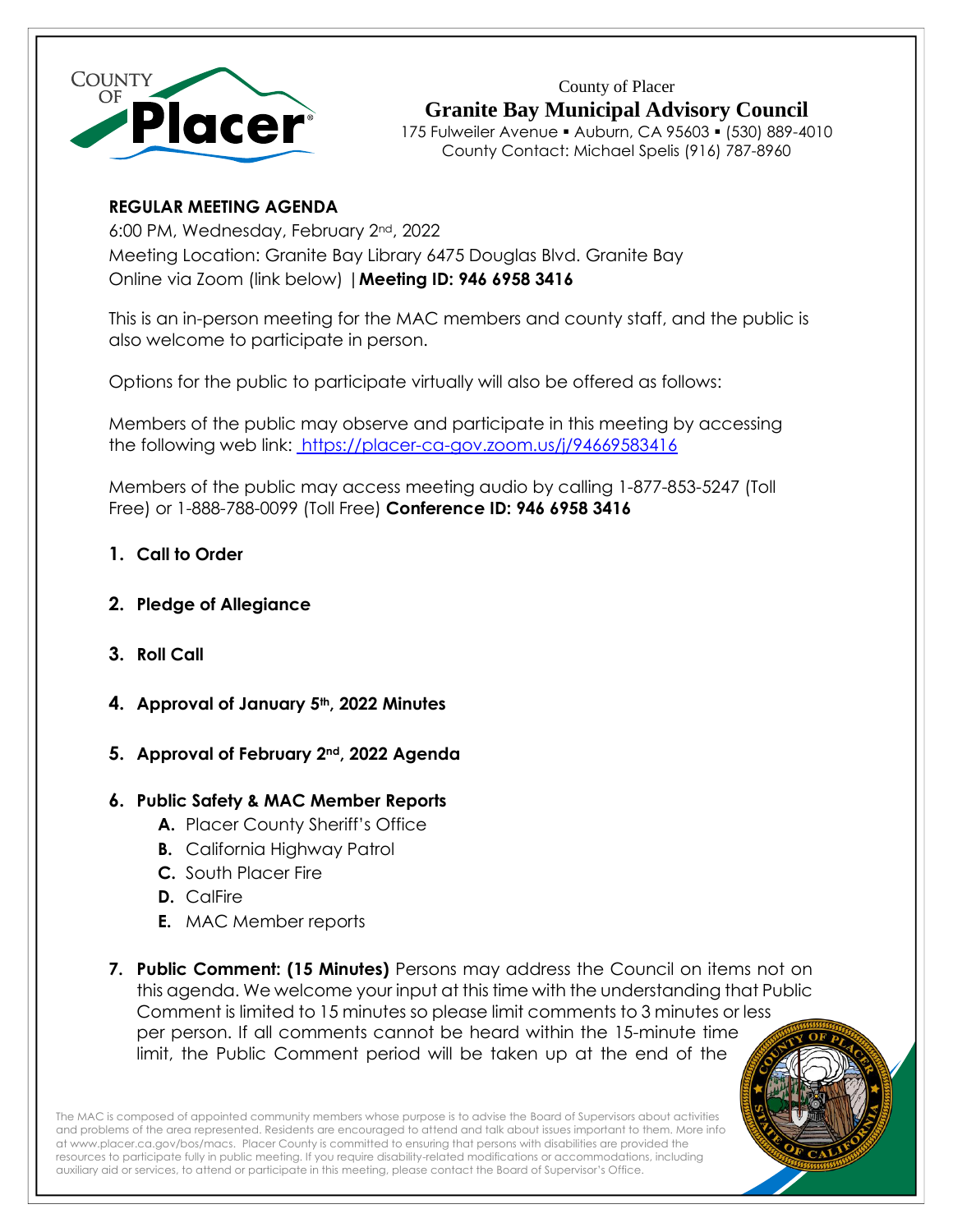regular meeting. The Council is not permitted to take any action on items addressed under Public Comment.

#### **8. Information Non-Action Items**

#### **A. Folsom Dam Raise Project**

US Army Corps of Engineers will give an overview of the Folsom Dam Raise Project which will enhance the utilization of the existing Folsom Dam surcharge flood storage space, as well as increase the surcharge (temporary water storage space utilized during rare flood events) flood storage capacity of the reservoir.

**Presenter: Dan Campos, US Army Corps of Engineers (via zoom)**

#### **B. Flocksafety License Plate Reader Camera**

MAC member Gary Flanagan has invited Hans Geyer to discuss Flocksafety License Plate Reader Cameras that have been installed by his HOA. Those cameras have enabled the HOA to help police solve several crimes, create local traffic surveys and provide exact speed surveys of through traffic through their neighborhood.

#### **Presenter: Hans Geyer**

# **9. Action Items:**

# **A. Granite Bay Medical Office Complex**

The MAC is being asked to make a recommendation to the Planning Commission on the Granite Bay Medical Office Complex project. The project requires approval of a Community Plan Amendment, Rezone, Tentative Parcel Map, and Variance. The project includes the construction of four medical office buildings (totaling 13,706 square feet), associated parking, and circulation areas on 4 separate parcels with access from Berg Street. The subject property is comprised of a 2.13-acre site on two parcels (APNs 048-081- 056 and -057) located at the northwest corner of the intersection of Berg Street and Douglas Boulevard in Granite Bay.

**Presenter: Kally Kedinger-Cecil, Senior Planner (via zoom)**

- **B. Committees –** Discussion and adoption of Committee format and composition for 2022
- **C. Letter to PCA In Support of Prop 1 Grant Application for Miner's Ravine Restoration Project (Cottonwood Dam) –** consider whether to draft and provide to the Placer Conservation Authority a letter in support of their